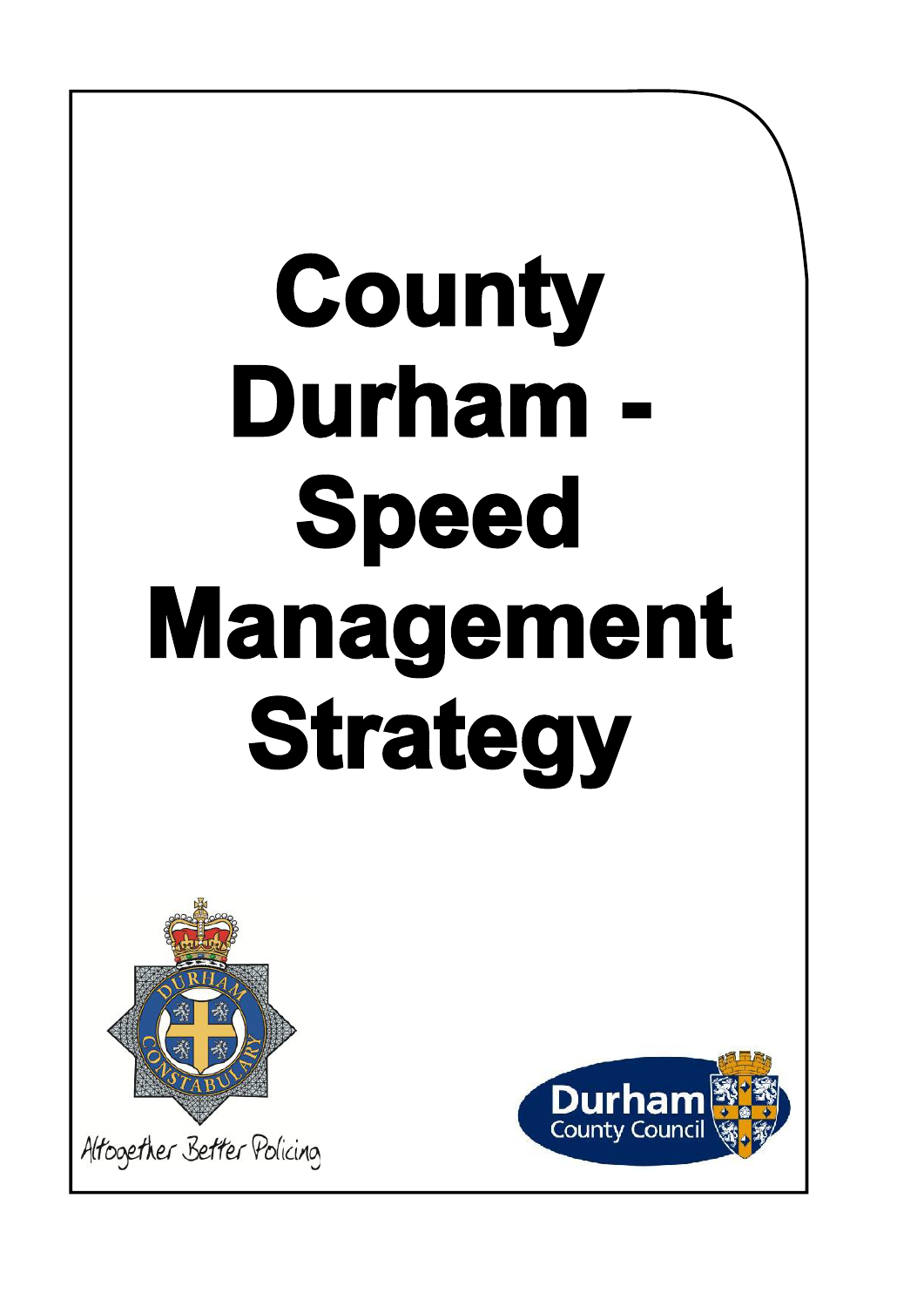| <b>Version</b><br><b>Date</b> | <b>Version</b><br>ref | <b>Revision</b><br><b>History</b> | <b>Reviser</b>                                               | <b>Approved</b><br>bv                                                                         | <b>Review</b><br><b>Date</b> |
|-------------------------------|-----------------------|-----------------------------------|--------------------------------------------------------------|-----------------------------------------------------------------------------------------------|------------------------------|
| 14/11/18                      | 1.1                   | Draft                             | John Reed,<br>Head of<br><b>Technical</b><br><b>Services</b> | Cabinet<br>subject to a<br>public<br>consultation                                             |                              |
| 19/02/19                      | 1.2                   | Final                             | John Reed,<br>Head of<br><b>Technical</b><br><b>Services</b> | lan<br>Thompson,<br>Corporate<br>Director $-$<br>Regeneration<br>and Local<br><b>Services</b> |                              |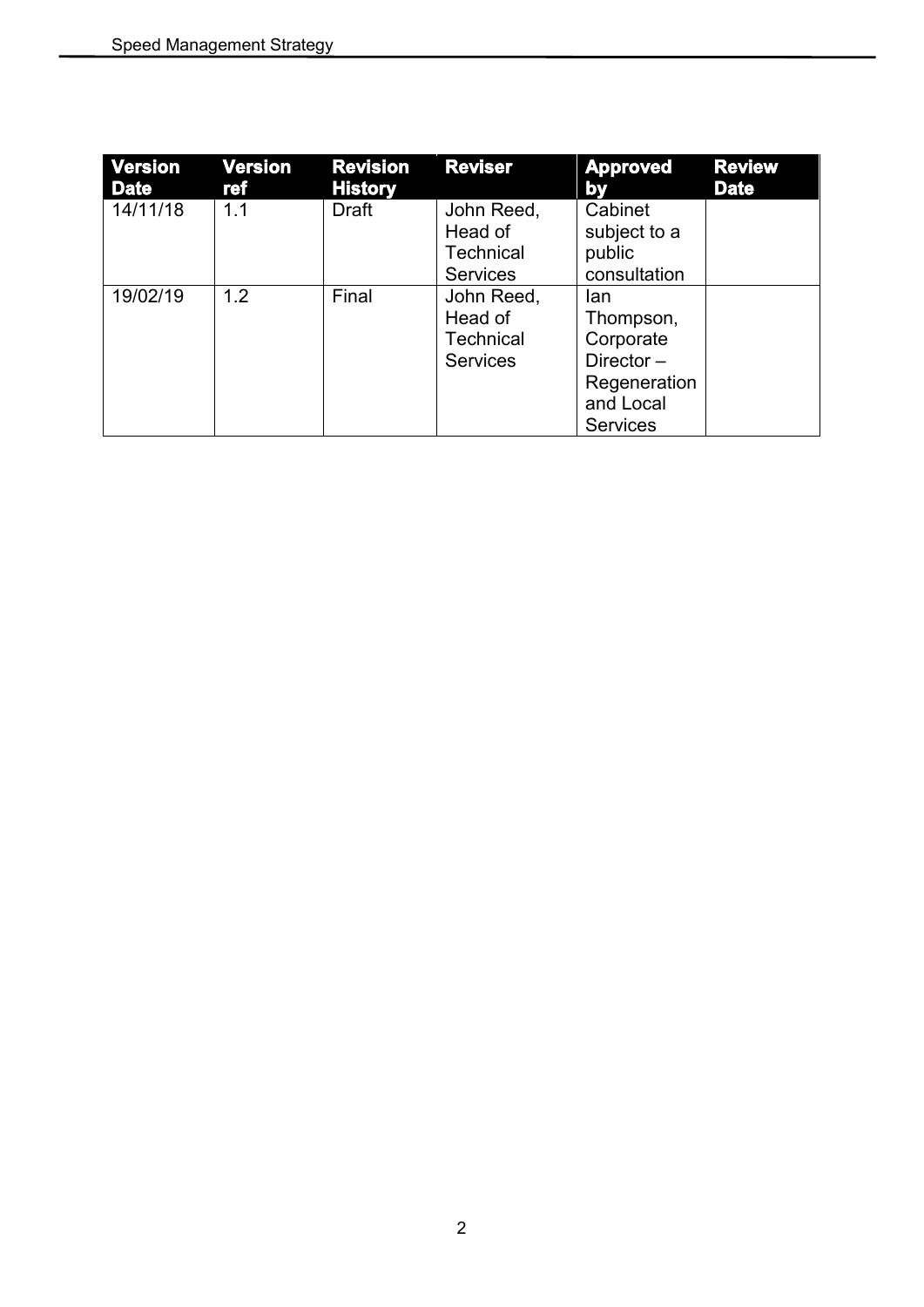## **Contents**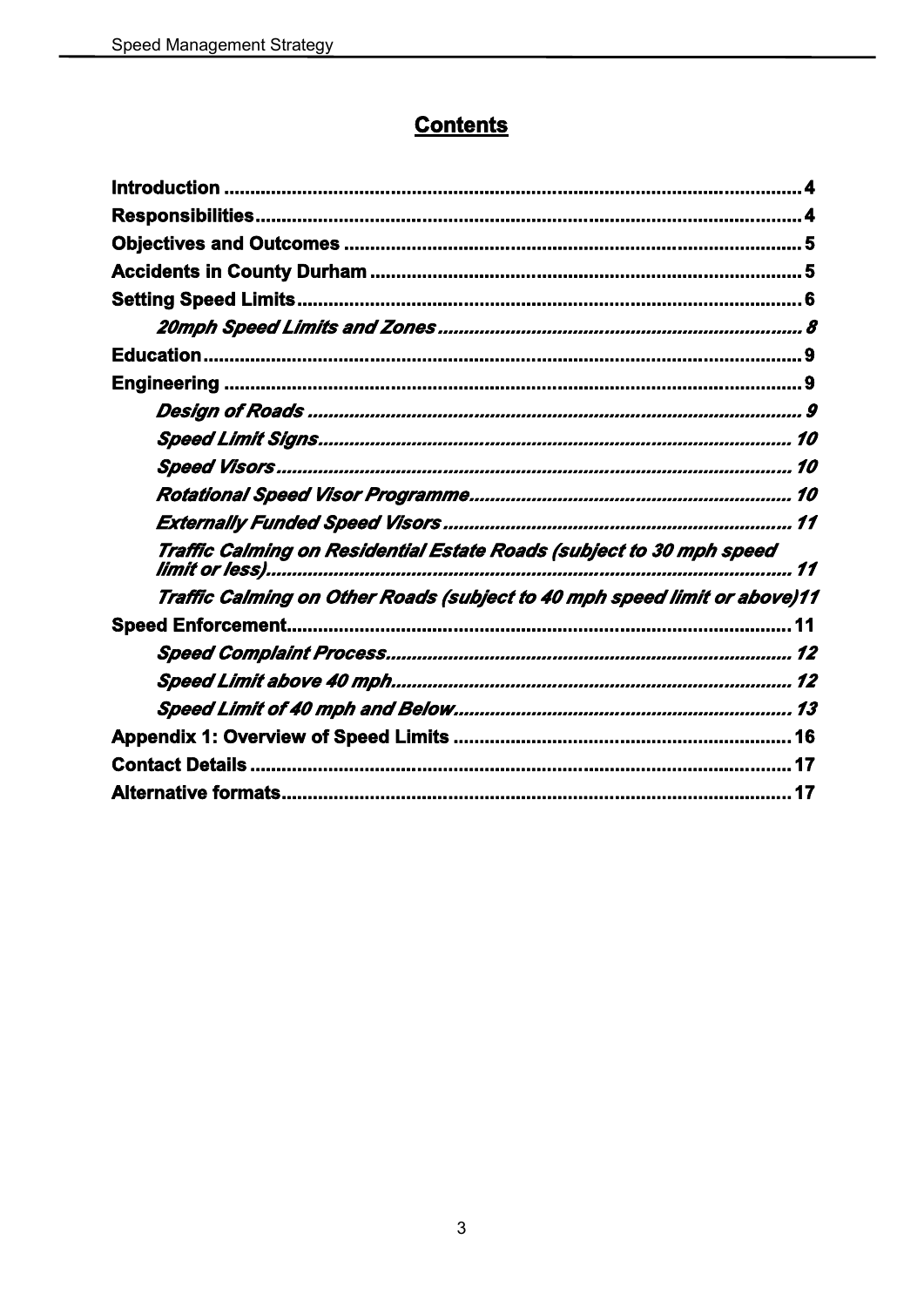#### <span id="page-3-0"></span>**Introduction**

- 1. This Speed Management Strategy has been developed in partnership between Durham County Council (the 'Council') and Durham Constabulary. It provides a framework for the setting of appropriate speed limits on the public highway and addressing speeding issues within County Durham based upon current legislation, guidance and best practice.
- 2. Speeding can be categorised as either '**inappropriate**' or '**excess**':
	- • **Inappropriate** speed means driving too fast for the conditions but not contravening the speed limit; and
	- **Excess** speed is both inappropriate and in excess of the speed limit.
- 3. It is proven that speeding increases the risk and severity of road traffic collisions. Speeding can also be a form of anti-social behaviour which can be disruptive to other highway users and the wider community.
- 4. The 3Es are used to address road safety issues including speeding and the 3Es stand for:
	- **•** Education:
	- **•** Engineering; and
	- Enforcement.
- 5. This Strategy outlines how the 3Es are used to address speeding issues in County Durham.

#### **Responsibilities**

- 6. Speed management is a shared responsibility between the Council as the Local Highway Authority and Durham Constabulary.
- 7. The responsibilities of speed management are summarised as follows:

| <b>Role</b>                 | <b>Council</b> | <b>Durham Constabulary</b> | <b>Others</b> |
|-----------------------------|----------------|----------------------------|---------------|
| <b>Setting Speed Limits</b> |                |                            |               |
| <b>Speed Complaints</b>     |                |                            |               |
| Education                   |                |                            |               |
| Engineering                 |                |                            |               |
| Enforcement                 |                |                            |               |

- 8. It is important to note that whilst the Council and Durham Constabulary have specific responsibilities that partnership working and consultation with local partners and communities is key to delivering these responsibilities effectively.
- 9. Others who contribute to education include both local and national bodies such as: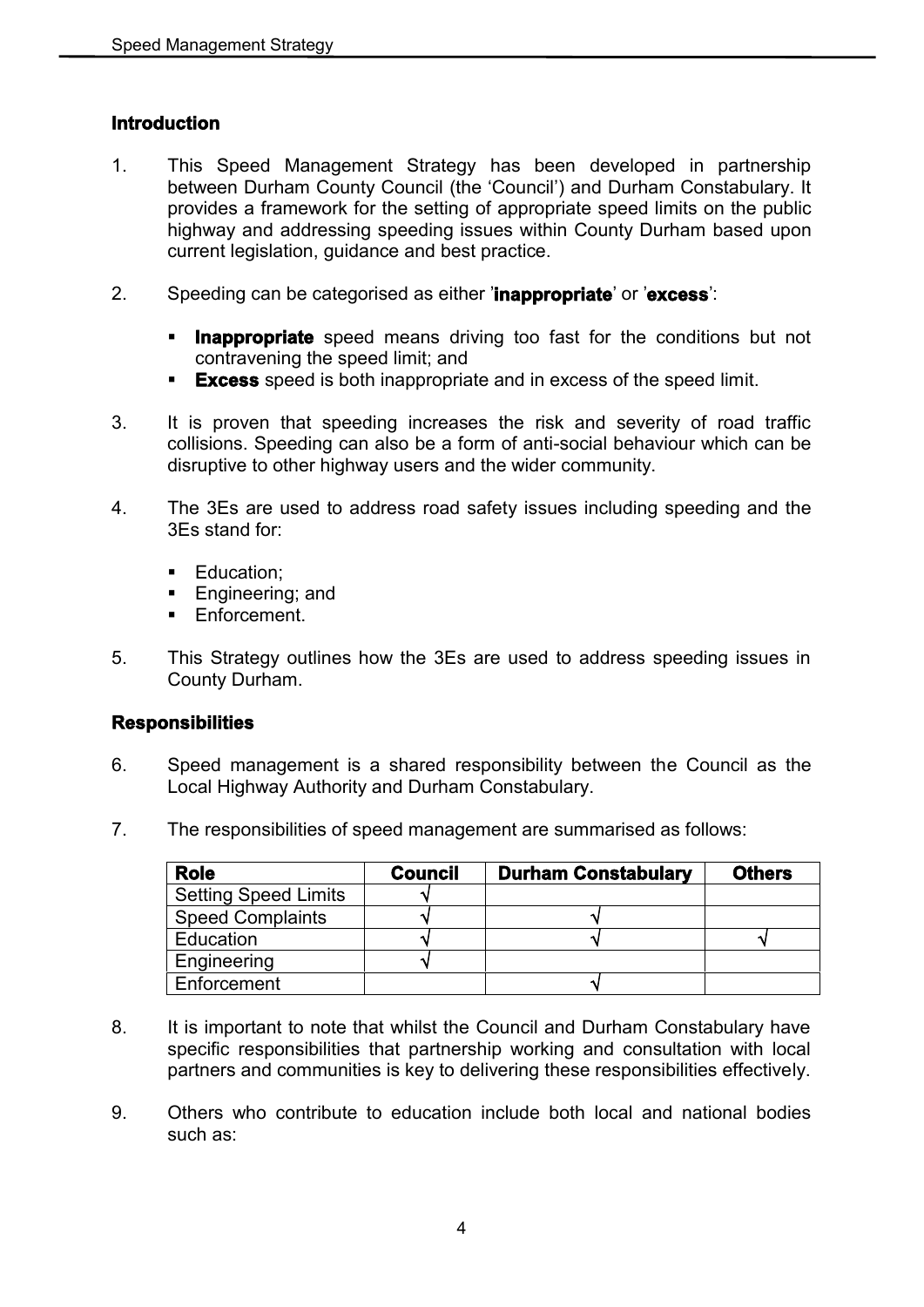- <span id="page-4-0"></span>• County Durham and Darlington Fire and Rescue Service;
- Department for Transport;
- The Royal Society for the Prevention of Accidents;
- Brake Road Safety Foundation; and
- Road Safety GB.

#### **Objectives and Outcomes**

10. The objectives and outcomes of the speed management strategy are:

| <b>Objectives</b>                                    | <b>Outcomes</b>                                                                                        |  |  |
|------------------------------------------------------|--------------------------------------------------------------------------------------------------------|--|--|
| Introduce and maintain                               | Improved respect for and compliance<br>п                                                               |  |  |
| appropriate speed limits                             | with speed limits                                                                                      |  |  |
| Targeted and proportionate                           | • Reduce the incidence of inappropriate                                                                |  |  |
| enforcement                                          | and excessive speed                                                                                    |  |  |
| Provide an effective process for<br>speed complaints | • Reduce the number and severity of<br>road traffic collisions where speed is a<br>contributory factor |  |  |
|                                                      | • Improve the quality of life for local<br>communities                                                 |  |  |

#### **Accidents in County Durham**

- 11. All injury road traffic collisions that are reported to Durham Constabulary are recorded in a Stats 19 database that is shared with the Council and reported in national statistics.
- 12. The number and severity of road user casualties in County Durham are summarised in the graph below:



 **Figure 1: Number and severity of all road user casualties**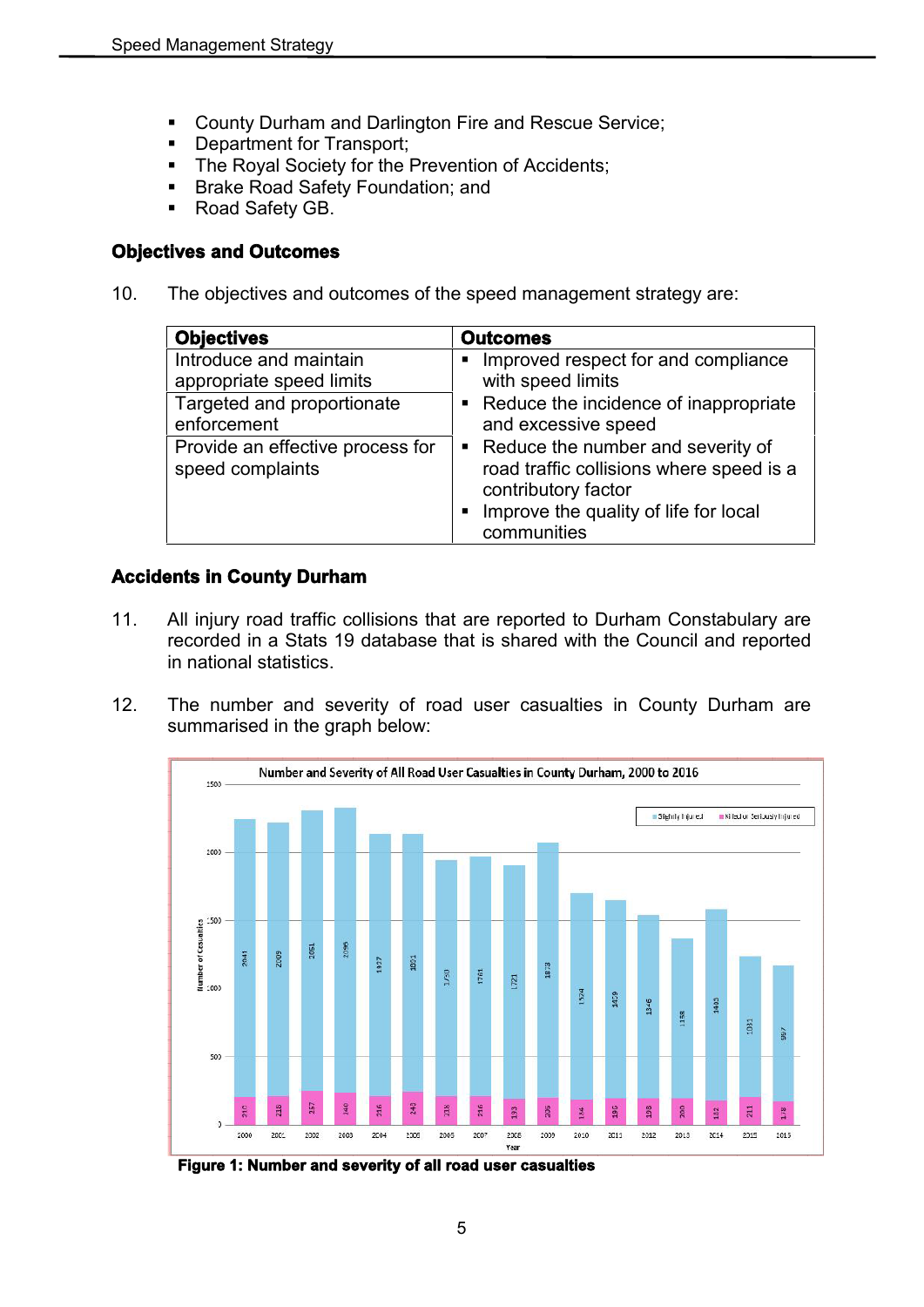- <span id="page-5-0"></span>13. It can be seen that there is a downwards trend and this is broadly in line with the national trend.
- 14. The Stats 19 accident database records the contributory factors to each collision which may be more than one per collision. The contributory factors for 2013 to 2017 are summarised below:



- 15. It can be seen that "exceeding the speed limit" (3.31% rank seventh) features in the top ten contributory large factors.
- 16. Therefore, whilst the majority of accidents do not involve excess speed it does remain a significant factor to be addressed in continuing to reduce accidents and the severity of accidents.

#### **Setting Speed Limits**

 17. The Council is required to follow the Department for Transport's guidance - Circular 01/13 Setting Local Speed Limits which can be found at the following link:

<https://www.gov.uk/government/publications/setting-local-speed-limits>

 18. Speed limits for new developments are assessed as part of the planning process. All existing roads have speed limits and these are reviewed if there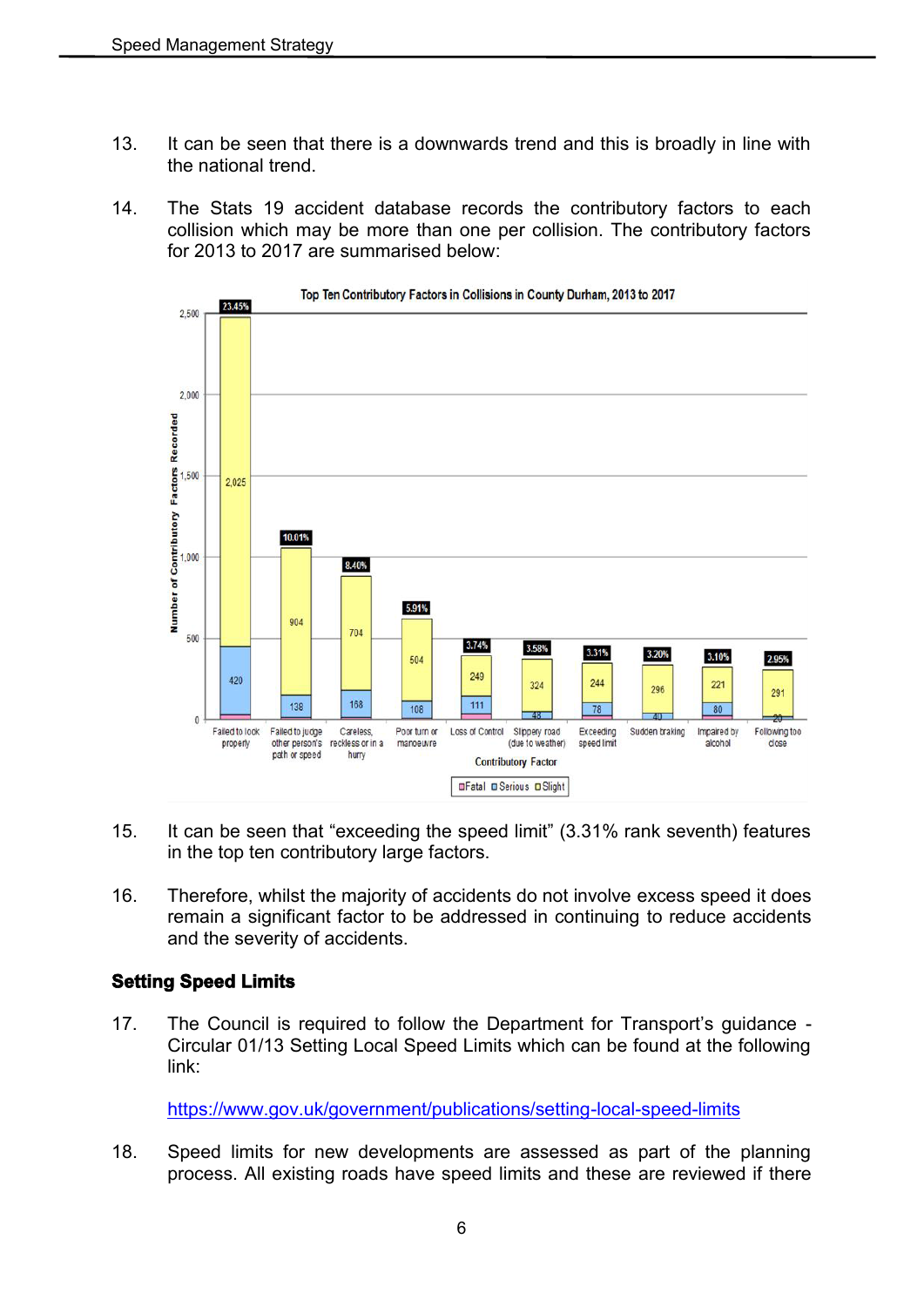is a significant change to the road or its environment or in response to speeding complaints.

- 19. As part of the speed limit review of existing roads a traffic speed survey is undertaken over a period of 7 calendar days.
- 20. If a permanent change in the speed limit is justified this requires a Traffic Regulation Order (TRO) and this is subject to:
	- consultees (Police, Ambulance Service and Fire & Rescue Service). This allows any issues to be identified at an early stage and the plans amended Informal consultations with affected parties including the statutory as appropriate where possible;
	- A formal consultation is then undertaken with affected parties including statutory consultees on the amended plans; and
	- consultations are reported to the Council's Highways Committee for consideration and Members make a recommendation. The final decision is • Outstanding representations and objections from the informal and formal delegated to the Corporate Director - Regeneration and Local Services.
- 21. Speed limits should be evidence-led and self-explaining and seek to reinforce people's assessment of what is a safe speed to travel. They should encourage self-compliance. Speed limits should be seen by drivers as the maximum rather than a target speed at which to drive irrespective of the conditions. It is often not appropriate or safe to drive at the maximum speed.
- 22. Speed limits should not be set in isolation but as a package with other measures (the 3Es) to manage vehicle speeds and improve road safety.
- 23. If a speed limit is set unrealistically low for the particular road function and condition, it may be ineffective and drivers may not comply with the speed limit.
- 24. The average speed (determined from a speed survey) also referred to as mean speed should be used as the basis for determining local speed limits as this reflects what the majority of drivers perceive as an appropriate speed to be driven for the road.
- 25. Speed limits should not be used to attempt to solve the problem of isolated hazards, for example a single road junction or reduced forward visibility such as a bend, since speed limits are difficult to enforce over such a short length. Engineering measures are likely to be more effective in addressing such hazards.
- 26. The aim should be to achieve a safe distribution of speeds consistent with the speed limit that reflects the function of the road and the road environment.
- 27. The following factors are considered when determining what is an appropriate speed limit: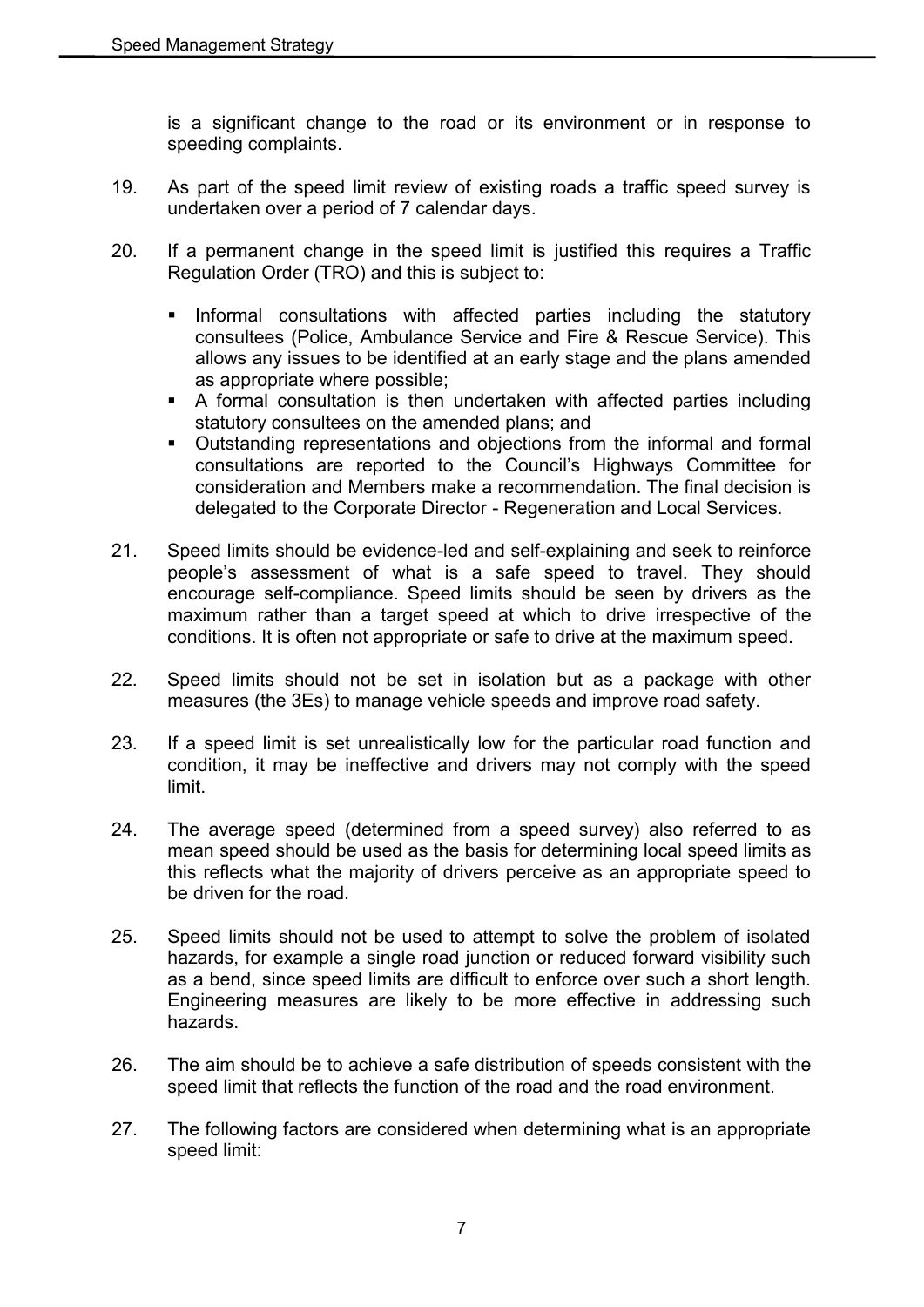- <span id="page-7-0"></span>• History of collisions including frequency, severity, types and causes;
- • Road geometry and engineering (width, sightlines, bends, junctions, accesses and safety barriers, etc);
- Road function (strategic, through traffic, local access, etc);
- • Composition of road users (including existing and potential levels of vulnerable road users);
- Existing traffic speeds; and
- • Road environment including level of roadside development and possible impacts on residents (e.g. severance, noise or air quality).
- 28. It may well be that a speed limit need not be changed if the collision rate can be improved or wider quality of life objectives can be achieved through other speed management measures or other measures. These alternative measures should always be considered before proceeding with a new speed limit.
- stretch of road the reasons for non-compliance should be examined before a solution is sought. If the speed limit is set too low for no clear reason and the risk of collisions is low then it may be appropriate to increase the limit. If the existing limit is in place for a good reason, solutions may include engineering measures or changes to the road environment to ensure it better matches the speed limit, or local education and publicity. Enforcement may also be appropriate but should be considered only after the other measures. 29. Where there is poor compliance with an existing speed limit on a road or
- 30. Before changing an existing speed limit and introducing any engineering measures required to support a new speed limit the Council needs to be satisfied that the benefits exceed the costs (monetary and non-monetary) and that there is appropriate funding available.

#### *20mph Speed Limits and Zones*

 31. The Council has developed a policy on 20 mph speed limits and zones which can be found at the following link:

[http://www.durham.gov.uk/media/16848/20-mph-Speed-Limits-and-Zones-](http://www.durham.gov.uk/media/16848/20-mph-Speed-Limits-and-Zones-Policy-2016/pdf/20mph_Speed_Limits_and_Zones_Policy_2016.pdf)Policy-2016/pdf/20mph\_Speed\_Limits\_and\_Zones\_Policy\_2016.pdf

- 32. 20 mph speed limits and zones can be summarised as follows:
	- • 20 mph Speed Limits: These involve 20 mph traffic signs only. They are suitable for residential estate roads and side streets, where the nature of the road tends to result in naturally low average speeds of less than 24 mph. Research indicates that limits achieve an average speed reduction of up to 1 mph unless speeds are already low;
	- • 20 mph Speed Limit Zone: These involve 20 mph traffic signs plus traffic calming measures to ensure that the 20 mph limit is self-enforcing. In order that drivers are aware of the zones, traffic signs must be erected at every entrance/exit to the zone. Research indicates that a 20 mph speed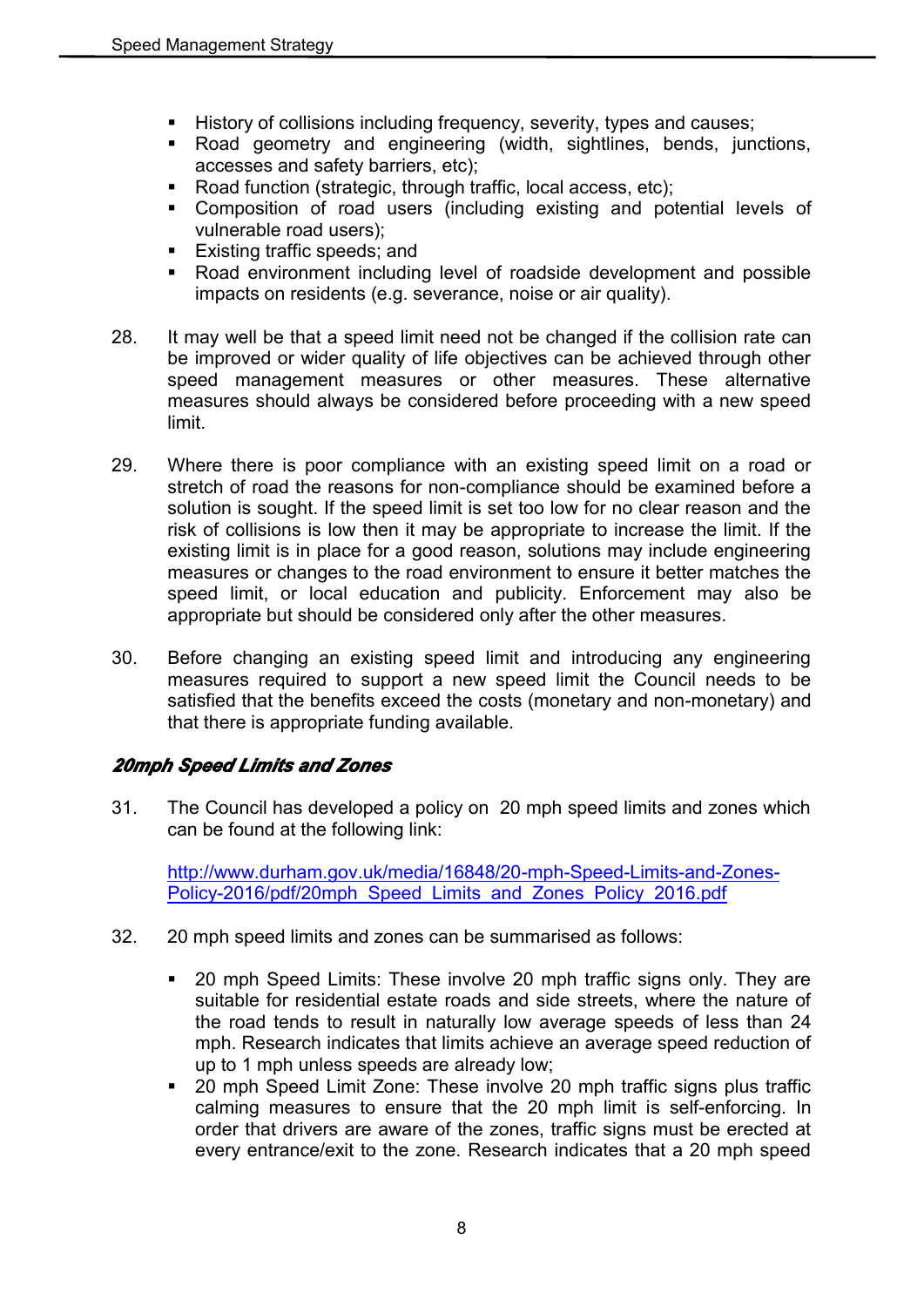<span id="page-8-0"></span> limit zone with traffic calming can result in speed reductions of around 10 mph; and

- • 20 mph Part-time Advisory Speed Limits: These involve advisory part-time flashing 20 mph signs on main/distributor roads outside of facilities for vulnerable road users such as schools that would otherwise be unsuitable for a full-time 20 mph speed limit or zone. The normal speed restriction for the road remains the legally enforceable limit.
- 33. The Council's criteria for supporting the introduction of new 20 mph speed limits and zones subject to available funding are:
	- • Where they meet the requirements of the Department for Transport guidance and legislation;
	- • 20 mph self-enforcing zones could be considered on residential/side roads where measured average speed is greater than 24 mph;
	- • 20 mph speed limits could be considered on residential/side roads where the measured average speed is lower than 24 mph; and
	- • The use of 20 mph part-time advisory speed limits on main/distributor roads outside of schools could be considered where the measured average speed at school start and end times is greater than 24 mph.
- 34. The use of 20 mph limits should be introduced alongside a co-ordinated programme of wider social marketing and road safety education to slow traffic speeds, change driver behaviour and promote walking, cycling and active lifestyles.

#### **Education**

 35. Education has an important role in addressing excessive and inappropriate speed. The County Durham and Darlington Road Safety Partnership delivers a comprehensive range of road safety education, training and publicity initiatives and further details can be found at:

<http://www.durham.gov.uk/roadsafety>

[https://www.durham.police.uk/Information-and-advice/Pages/Casualty-](https://www.durham.police.uk/Information-and-advice/Pages/Casualty-Reduction.aspx)Reduction.aspx

#### **Engineering**

 36. Speed management through engineering involves the design of roads, signage, lining and traffic calming measures.

#### *Design of Roads*

 37. The Council's "Highway Design Guide for Residential Developments - 2014" requires that residential roads should be designed such that the geometry and physical features limit vehicle speeds to 20 mph.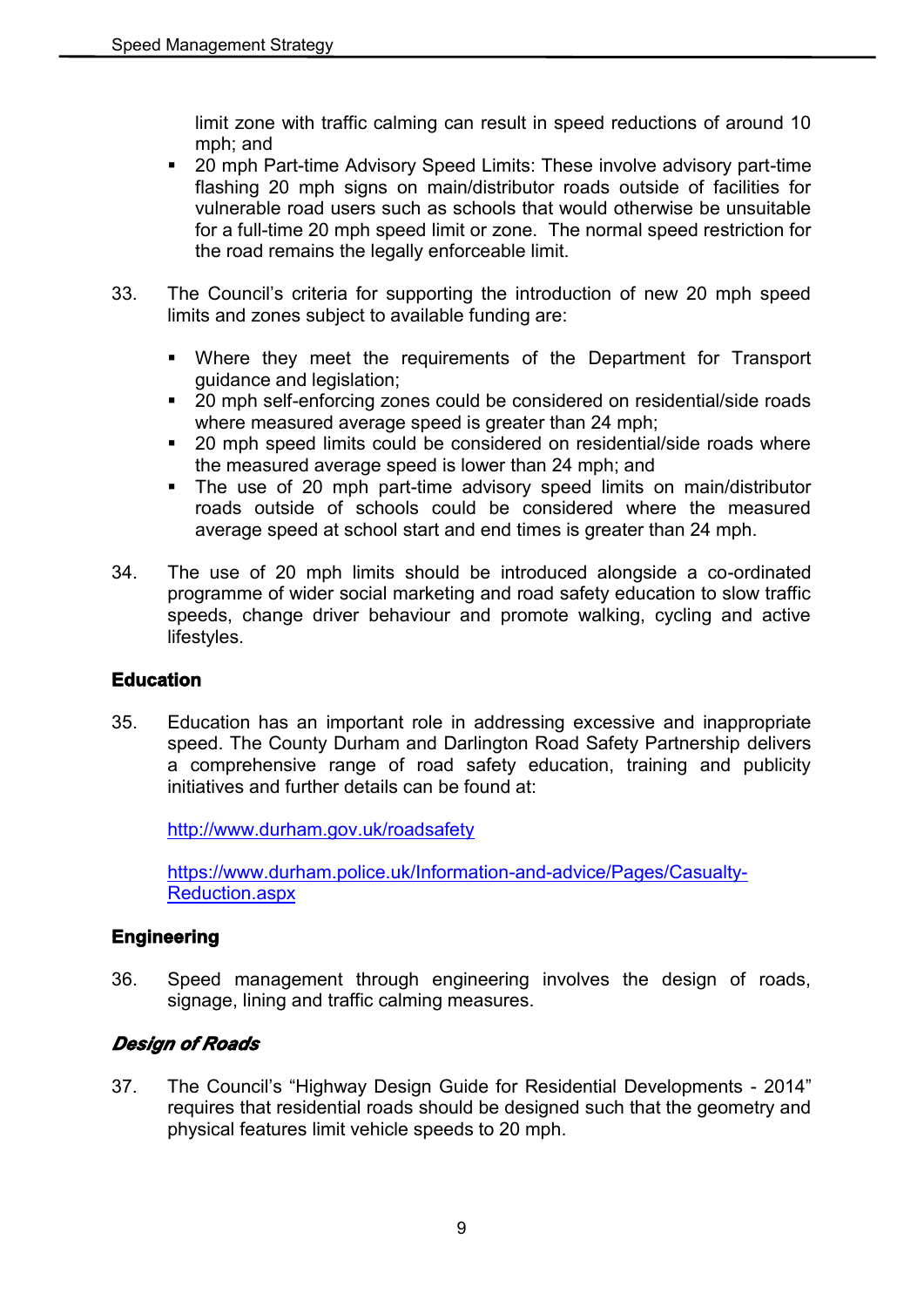- <span id="page-9-0"></span> 38. Physical traffic calming measures should be considered where the highway design layout does not reduce speeds to an acceptable level.
- 39. All new residential/side roads are required to have a 20 mph speed limit from 1 April 2016. Please see the link below for further details:

[http://www.durham.gov.uk/media/5887/Highways-design-guide-for-residential](http://www.durham.gov.uk/media/5887/Highways-design-guide-for-residentialdevelopment/pdf/ResidentialDesignGuide.pdf)development/pdf/ResidentialDesignGuide.pdf

#### *Speed Limit Signs*

- 40. The provision of speed limit signs is governed by the Department for Transport's traffic signs regulations.
- 41. Under the Highway Code a system of street lighting indicates that the speed limit is 30 mph unless indicated otherwise by signs.
- 42. Therefore, 30 mph repeater signs or painted roundels (additional to terminal locations) can only be provided where a 30 mph Speed Limit Order is in place and there is no system of street lighting.
- 43. On rural single and dual carriageway roads, the speed limit is defined as being the National Speed Limit (60 mph or 70 mph respectively) unless signs advise otherwise. Where a speed limit other than the National Limit applies and/or there are street lights present, repeater signs are provided.

#### *Speed Visors*

- 44. Speed visors are activated by approaching vehicles to advise the motorist of the speed limit or their actual speed.
- 45. The DfT recommends that:
	- • Speed visors should be considered only when there is an accident problem associated with inappropriate speed that has not been satisfactorily remedied by standard signing;
	- Speed visors are not to be used as speed limit repeater signs:
	- • Speed visors should only be used when it is clear that the problem cannot be remedied by improving the fixed signing; and
	- Speed visors should be used sparingly.
- 46. It is important to note that the over use of speed visors will diminish their effectiveness due to motorists becoming accustomed to their presence and treating them as 'just another sign'. When used sparingly and at specific locations they will have more impact.

#### *Rotational Speed Visor Programme*

 47. The Council delivers and funds a Rotational Speed Visor Programme which rotates 14 speed visors around 111 sites Countywide every 14 calendar days.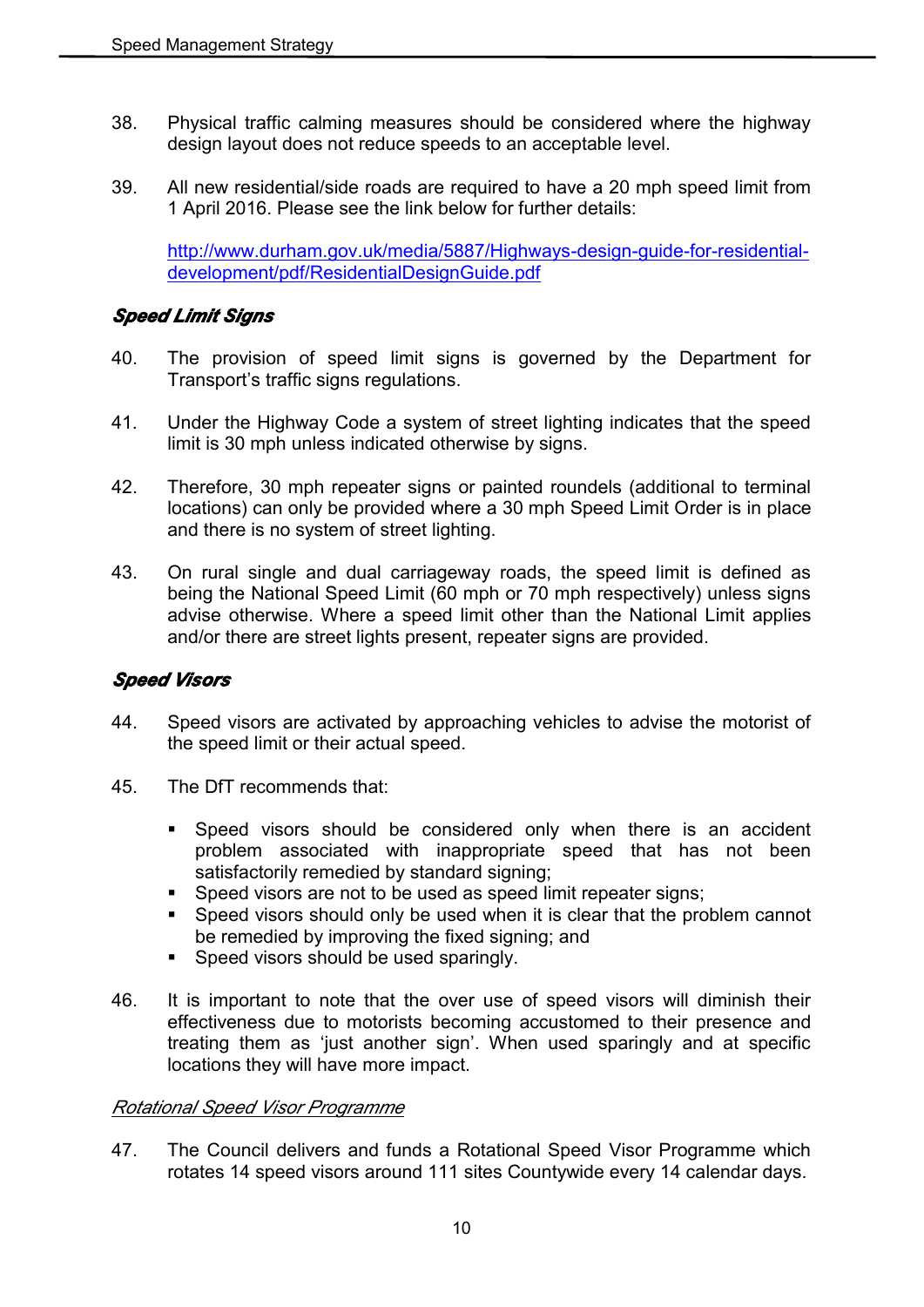- <span id="page-10-0"></span> 48. A rotational programme helps maintain the effectiveness of the speed visor and maximise the use of limited resources countywide.
- 49. The sites are determined in consultation with Durham Constabulary's Traffic Management Unit at locations where there are concerns about speeding.

#### *Externally Funded Speed Visors*

- 50. In addition to the Council's Rotational Speed Visor Programme the Council is able to facilitate further rotational and fixed speed visors where:
	- They are justified under DfT guidance;
	- It is safe to deploy speed visors; and
	- The capital and revenue costs are fully funded by external parties.
- 51. There are currently 48 fixed speed visors which are funded by Town and Parish Councils.

#### *Traffic Calming on Residential Estate Roads (subject to 30 mph speed limit or less)*

- 52. Physical traffic calming measures include road humps, speed cushions, speed tables, chicanes, build-outs and road narrowing.
- 53. Physical traffic calming measures may be considered where speed surveys indicate that the average speed is at or above 24 mph.

#### *Traffic Calming on Other Roads (subject to 40 mph speed limit or above)*

- 54. The introduction of physical traffic calming measures must be carefully subject to a 40mph speed limit. The use of physical traffic calming measures are not appropriate on roads with a speed limit greater than 40mph as they considered against design standards and best practice when the road is would increase the risk of road traffic collisions.
- 55. The Highways (Road Humps) Regulations 1999 only permits the use of vertical physical traffic calming measures on roads with speed limits of 30 mph or less where there is a system of street lighting and design standards can be satisfied.

#### **Speed Enforcement**

- 56. Durham Constabulary's approach to speed enforcement is based on national guidance provided by the Association of Chief Police Officers (ACPO) Speed Enforcement Policy Guidelines 2011 – 2015: Joining Forces for Safer Roads.
- 57. The enforcement of traffic law by Durham Constabulary is guided by the following principles: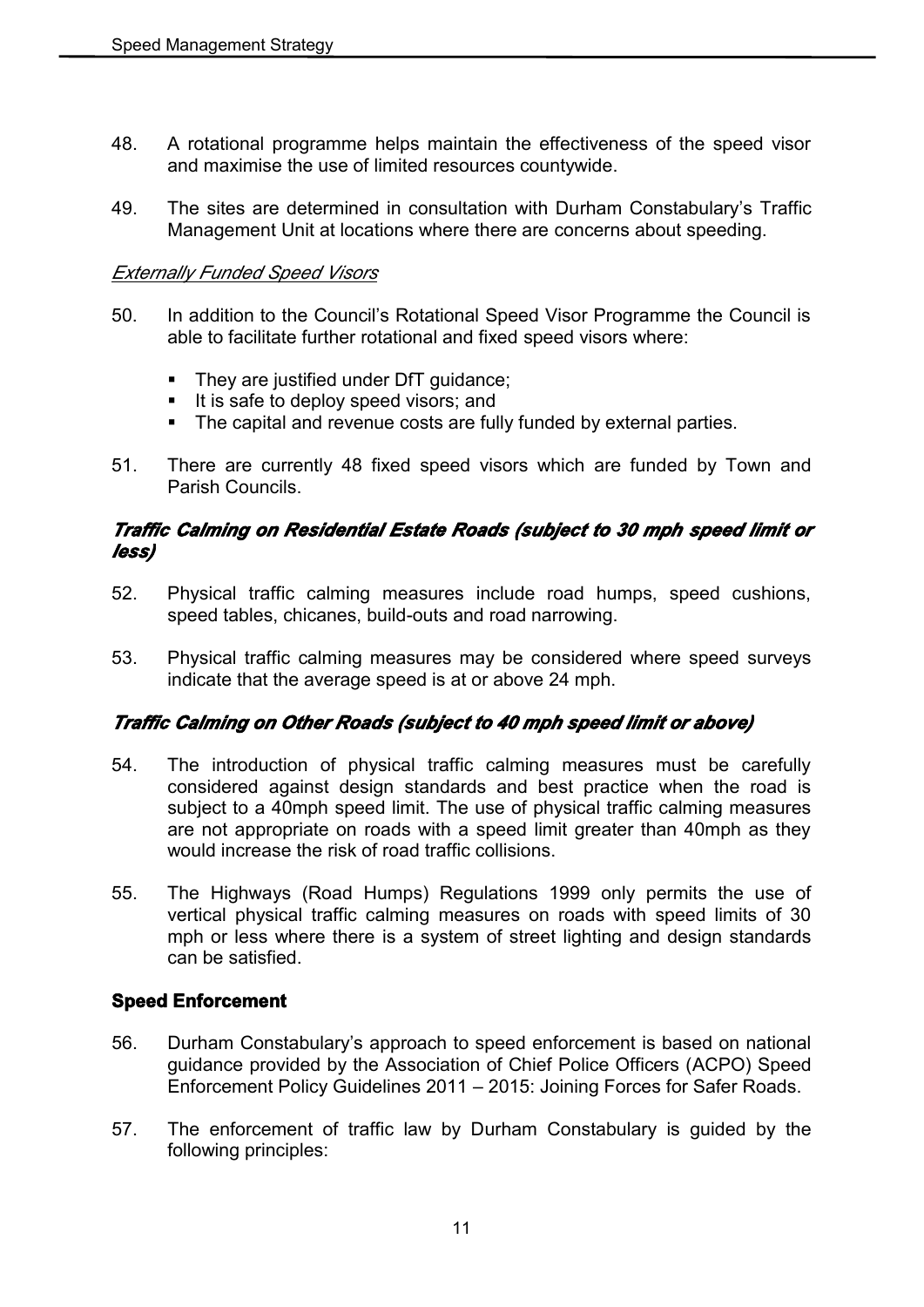- <span id="page-11-0"></span>• Proportionality in applying the law and securing compliance;
- Targeting of enforcement action;
- Consistency of approach; and
- Transparency about what enforcement action is taken and why.
- 58. Durham Constabulary will consider speed enforcement where:
	- A mandatory speed limit has been introduced;
	- There is a need for compliance;
	- The speed necessary is clear to all drivers using the road; and
	- • Some decide to ignore the speed limit and a road safety benefit will be achieved through compliance.
- 59. It is important to note that speed enforcement is mainly reactive and should not be seen as a preventative measure to achieve vehicle speeds.
- 60. Durham Constabulary relies on the Council to set speed limits in accordance with Department for Transport guidance that are credible and self-enforcing.
- 61. There are various levels of speed enforcement actions available to Durham Constabulary depending upon the severity of the offence:
	- **Issue a summons for Court Action;**
	- Issue a Traffic Offence Report (TOR) (Fine of £100 and 3 penalty points);
	- Offer of a Speed Awareness Course; and
	- Warning or take no action.

#### *Speed Complaint Process*

- 62. Local communities sometimes have concerns about speeding in their areas and these concerns should be directed to Durham Constabulary's local Police and Communities Together (PACT) meetings. This enables local communities to agree priorities that they wish the Police to pursue.
- 63. Details of PACT meetings can be found at the following link:

<https://www.durham.police.uk/Your-Neighbourhood/Pages/default.aspx>

- 64. Alternatively, details can be obtained by telephoning Durham Constabulary on their non-emergency 101 telephone number and asking for the Local Neighbourhood Beat team.
- 65. Once a speeding complaint is agreed as a priority by the local PACT meeting the following process will be followed:

#### *Speed Limit above 40 mph*

 66. Durham Constabulary will ask the Council to undertake a 7 calendar day 24 hour speed survey so that the scale of the speeding issue can be fully assessed. In addition, the accident record for the road will be reviewed to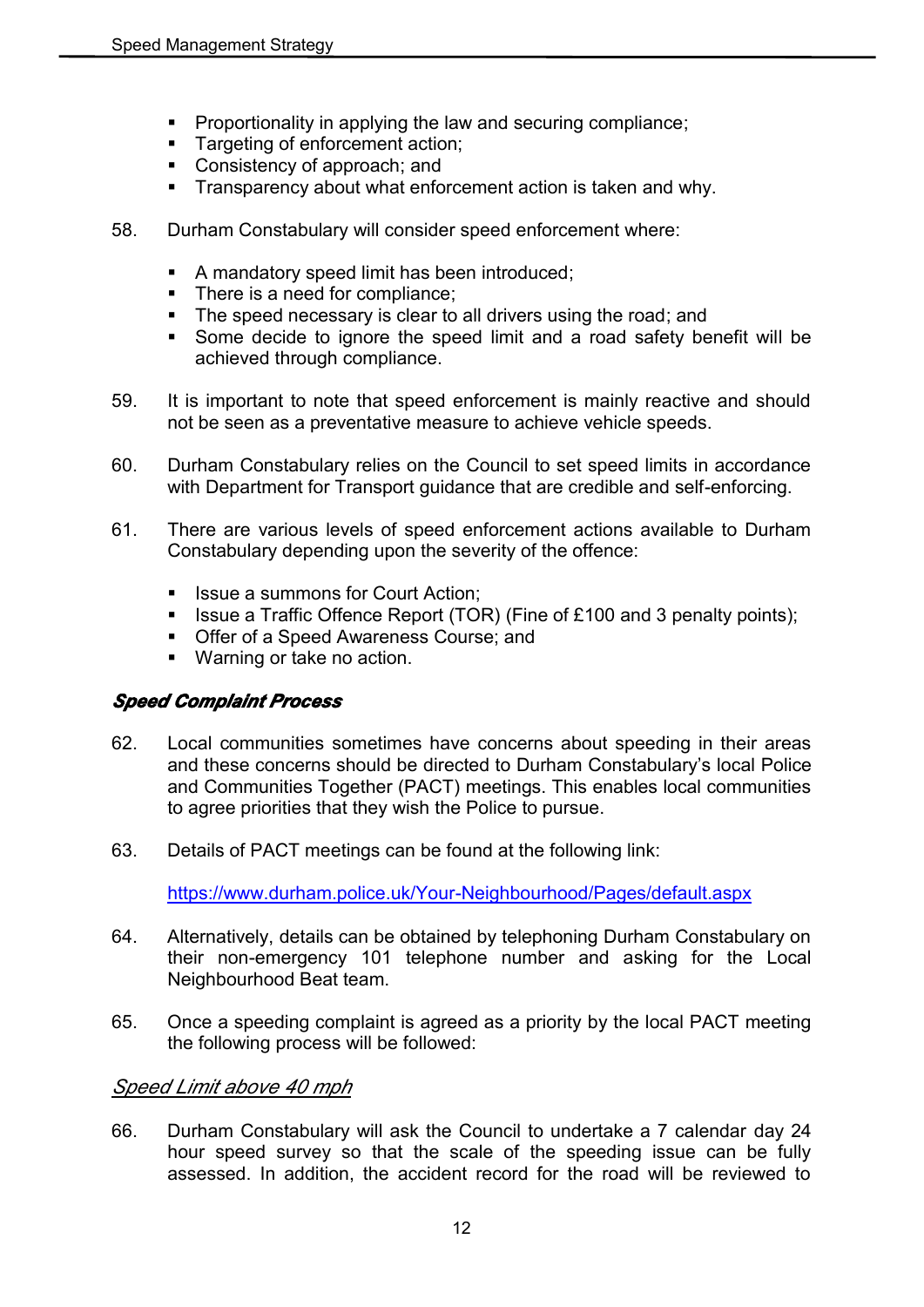<span id="page-12-0"></span> ascertain if any speed related accidents have been recorded and/or any other trends of note.

- 67. Should the speed survey show that excess speed is not an actual issue and that the issue is one of perception then this information will be shared with those who have raised the speeding complaint and no further action will be taken.
- 68. Should the speed survey show that excess speed is an actual issue then Durham Constabulary will consider deploying Roads Policing Unit patrols and/or safety camera technology for speed enforcement.
- 69. The Council will also assess the suitability of the speed limit and consider if engineering measures can be implemented (subject to funding).
- 70. The outcomes will be reported back to those who have raised the speed complaint.

#### *Speed Limit of 40 mph and Below*

- 71. Durham Constabulary has developed the Community Speed Watch initiative to address speeding complaints on roads with a speed limit of 40 mph and below where it is safe to do so.
- 72. The aims of Community Speed Watch are to:
	- • Raise awareness that exceeding the speed limit in communities is not tolerated;
	- Provide a visual deterrent to those travelling too fast;
	- Educate on the perception of speed;
	- • Provide reassurance in communities that the issue of speed is actively being tackled;
	- Contribute to the prevention of accidents; and
	- • Build on efforts to date to create safer communities by way of the police, highway authority and the community working together.
- 73. Community Speed Watch is about giving a degree of ownership to local communities to tackle the issue of speed and the perceptions around actual speed themselves in their own community.
- 74. Community Speed Watch volunteer groups will be provided with a "grab bag" of the following equipment:
	- Speed Indication Device:
	- Community Speed Watch Warning Signs;
	- High Visibility Tabards;
	- Clipboard;
	- Body Cam;
	- Recording Sheets; and
	- Letters to be handed out if challenged at the roadside.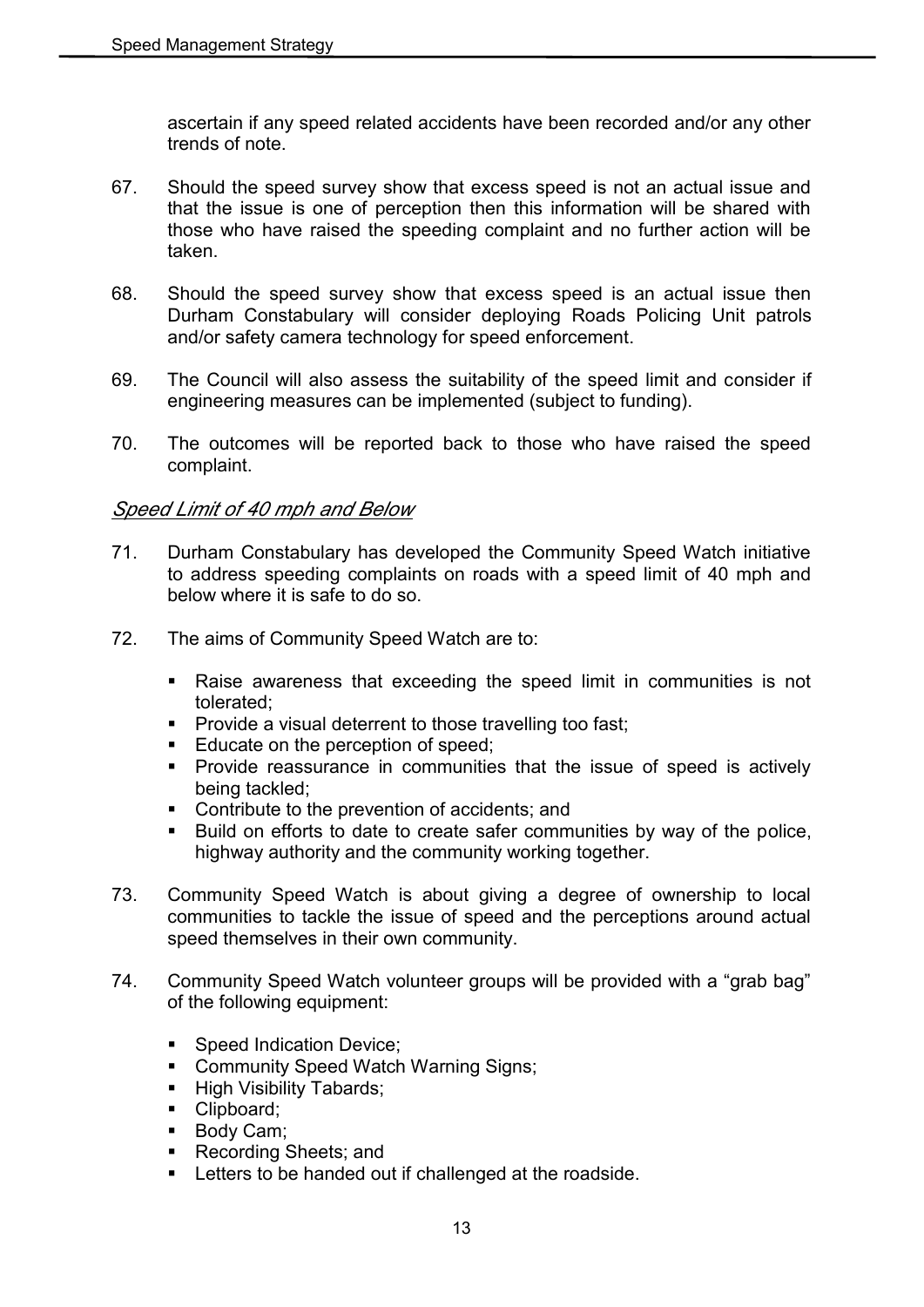- 75. The following activities will take place at the speeding complaint site:
	- Community Speed Watch volunteers using a hand held speed detection which displays the speed of a passing vehicle to remind drivers of their • The site will be visited by the Neighbourhood Policing Team and/or device or a Mobile Speed Indication Device (MSID) at the side of the road actual speed; and
	- Social media will also be used where possible and appropriate to publicise the speeding issue and actions taken.
- 76. Where vehicles speeds are noted to be high during Community Speed Watch activities the following actions will be undertaken:
	- • A record of the speed, model, colour and registration as well as the location is made at the time;
	- • A check of the registration numbers recorded is made via the Police National Computer (PNC) to ascertain the registered keeper's details;
	- that they have been noted exceeding the speed limit and should they be found to be continuing to travel at high speeds then further transgression • An advisory letter will then be sent out to educate the registered keeper may result in enforcement action; and
	- Roads Policing Unit Officer so they can help educate the driver on the • Should a vehicle be identified as exceeding the speed limit on a third or subsequent occasion then a further "Final Warning" letter will be issued to the registered keeper. The letter will be delivered where possible by a requirement to obey the posted speed limits.
- 77. If, as a result of a Community Speed Watch activity, the data collected indicates a genuine overall speeding issue, this will be escalated to the Police Traffic Management Unit for further consideration.
- feasibility of a full 7 day 24 hour speed survey being conducted by Durham County Council to gain a more detailed analysis of the problem which is not influenced by a uniformed Police presence or Community Speed Watch 78. The Traffic Management Unit will then examine the site to ascertain the activity.
- 79. This may result in:
	- Recommendations of engineering measures;
	- A speed limit change:
	- A Problem Profile created for a speed enforcement campaign to be carried out by Roads Policing Unit; or
	- Deployment of Mobile Safety Camera technology.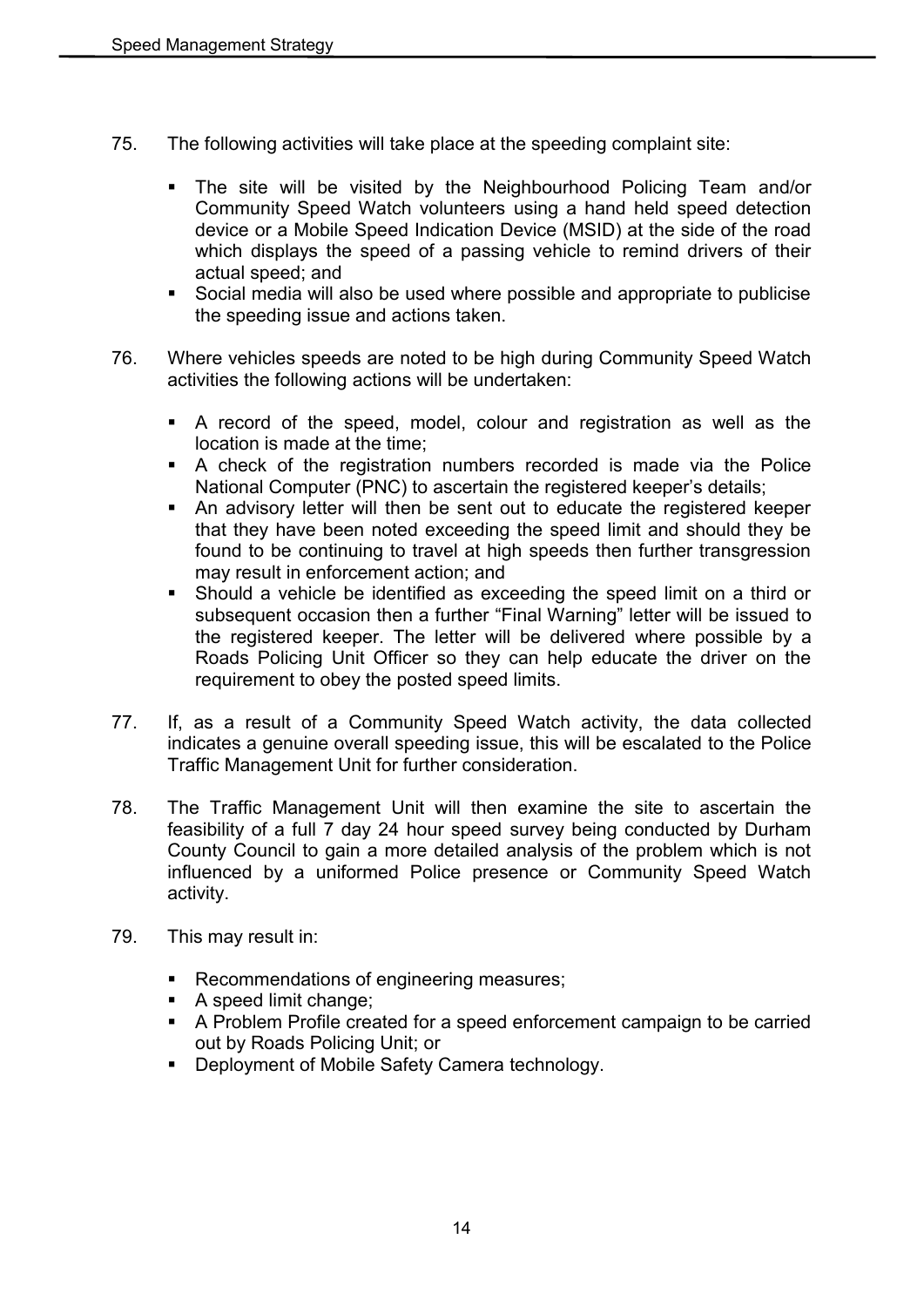# **Appendices**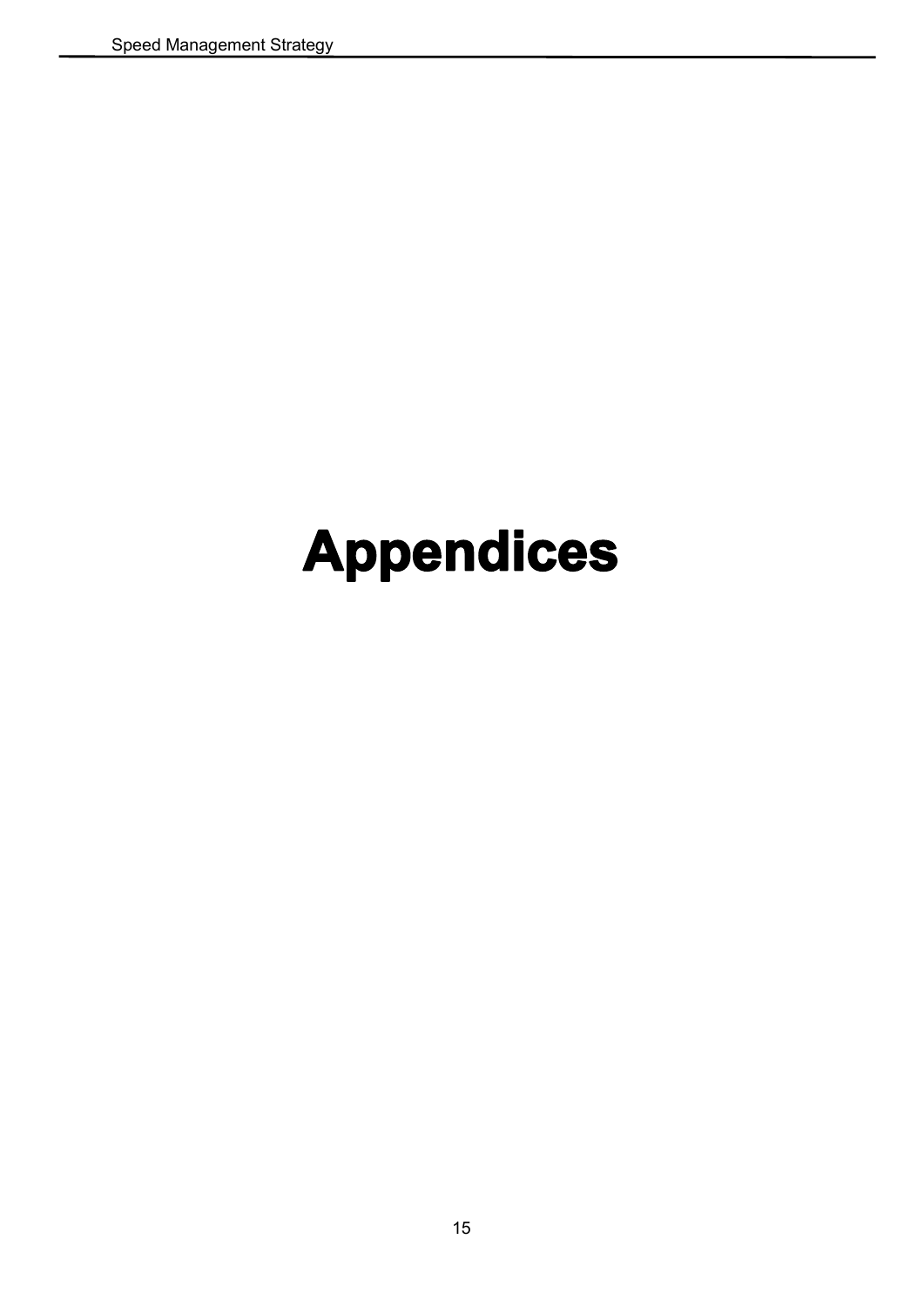## <span id="page-15-0"></span>**Appendix 1: Overview of Speed Limits**

| <b>Speed Limit</b><br>(mph)   | <b>Speed Limits in urban areas (Lower Tier):</b><br>Where the limit could apply                                                                                                                                                                             |  |
|-------------------------------|-------------------------------------------------------------------------------------------------------------------------------------------------------------------------------------------------------------------------------------------------------------|--|
| 20 (including<br>20 mph zone) | In accordance with the Council's Policy on 20 mph speed limits and zones.                                                                                                                                                                                   |  |
| 30                            | Normal in built-up areas, with development on both sides of the road.<br>Normal in villages where there is sufficient frontage development and the<br>limit will be an appropriate length and credible.                                                     |  |
|                               | On higher quality suburban and urban roads or those on the outskirts of<br>urban areas where there is little development, or with few cyclists,<br>pedestrians or equestrians.<br>On roads with good width and layout, parking and waiting restrictions may |  |
| 40                            | be in operation, and buildings set back from the road.<br>On roads that, wherever possible, cater for the needs of non-motorised<br>users through segregation of road space, and have adequate footways and<br>crossing places.                             |  |
|                               | Should be considered on strategic A and B class roads.                                                                                                                                                                                                      |  |
|                               | Should be considered in villages where there is insufficient frontage<br>development or where a 30 mph limit lacks credibility and the limit will be<br>an appropriate length and credible.                                                                 |  |
| 50                            | On dual carriageway ring or radial routes or bypasses that have become<br>noticeably built up with substantial direct access from the carriageway.                                                                                                          |  |
|                               | On single carriageway roads with little or no roadside development.                                                                                                                                                                                         |  |

| <b>Speed Limit</b><br>(mph) | Speed limits in rural areas and inter-urban areas (Upper Tier) :<br>Where the limit could apply                                                  |  |
|-----------------------------|--------------------------------------------------------------------------------------------------------------------------------------------------|--|
|                             | Could be considered where there is substantial development and many<br>bends, junctions or accesses, a strong environmental or landscape reason, |  |
| 40                          | or where there are considerable numbers of vulnerable road users, and the<br>limit will be an appropriate length and credible.                   |  |
| 50                          | Can be considered and implemented as part of a package of measures<br>where accidents are an issue and cannot be resolved by other methods.      |  |
|                             | Recommended for most high quality and strategic A and B class roads.                                                                             |  |
| 60                          |                                                                                                                                                  |  |
| (National                   | Normal limit for rural roads with little or sporadic frontage development.                                                                       |  |
| <b>Speed Limit)</b>         |                                                                                                                                                  |  |
|                             | Normal limit for rural and inter-urban lanes.                                                                                                    |  |
|                             | Dual carriageway roads with segregated junctions and separate facilities                                                                         |  |
|                             | for vulnerable road users.                                                                                                                       |  |
| 70                          |                                                                                                                                                  |  |
|                             | Inter-urban and rural dual carriageways with little, sporadic or no frontage<br>development.                                                     |  |